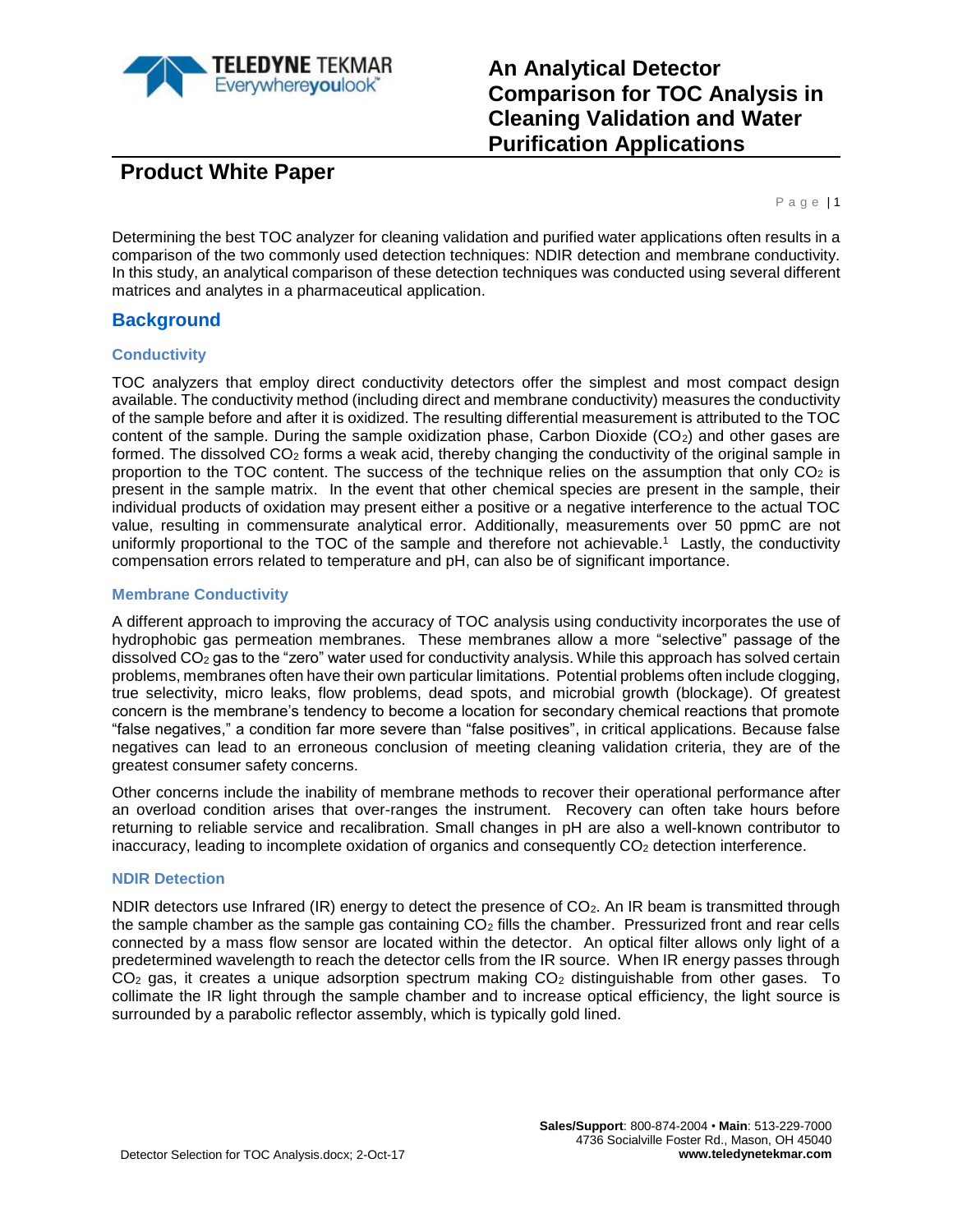

#### P age | **2**

Any change in gas flow to the cells changes the pressure within each cell individually. This pressure difference is detected by the mass flow sensor, which then emits an electrical signal proportional to the magnitude of the flow. As this occurs, the instrument monitor displays a single point on a graph corresponding to the emitted electrical signal (usually in millivolts [mV]). This point represents the amount of CO<sup>2</sup> inside the detector only at that particular moment. As the adsorption of the infrared light is measured over time, the amount of CO<sub>2</sub> inside the detector increases and decreases as the sample gas flows through the detector. Displayed together, the plotted points relate to the traditional flow-through cell bell-shaped curve. The  $CO<sub>2</sub>$  sample result is calculated by the mathematical integration of the area underneath this curve. The NDIR detection technique offers a more practical, interference-free method for detecting  $CO<sub>2</sub>$ in TOC analysis. By measuring  $CO<sub>2</sub>$  in the gas phase, interference effects of other compounds remaining in the sample are eliminated. 2

<span id="page-1-0"></span>**Figure 1** A Comparison of Two TOC Analyzers using Membrane Conductivity vs. NDIR Detection Technology for Analysis of TOC in 0.8% NaCl at Increasing TOC Concentrations. Each Analyzer was Calibrated to its Manufacturing Specifications Prior to Analysis.



<span id="page-1-1"></span>**Figure 2** A Comparison of Pharmaceutical Compounds using Membrane Conductivity vs. NDIR Detection Technology.

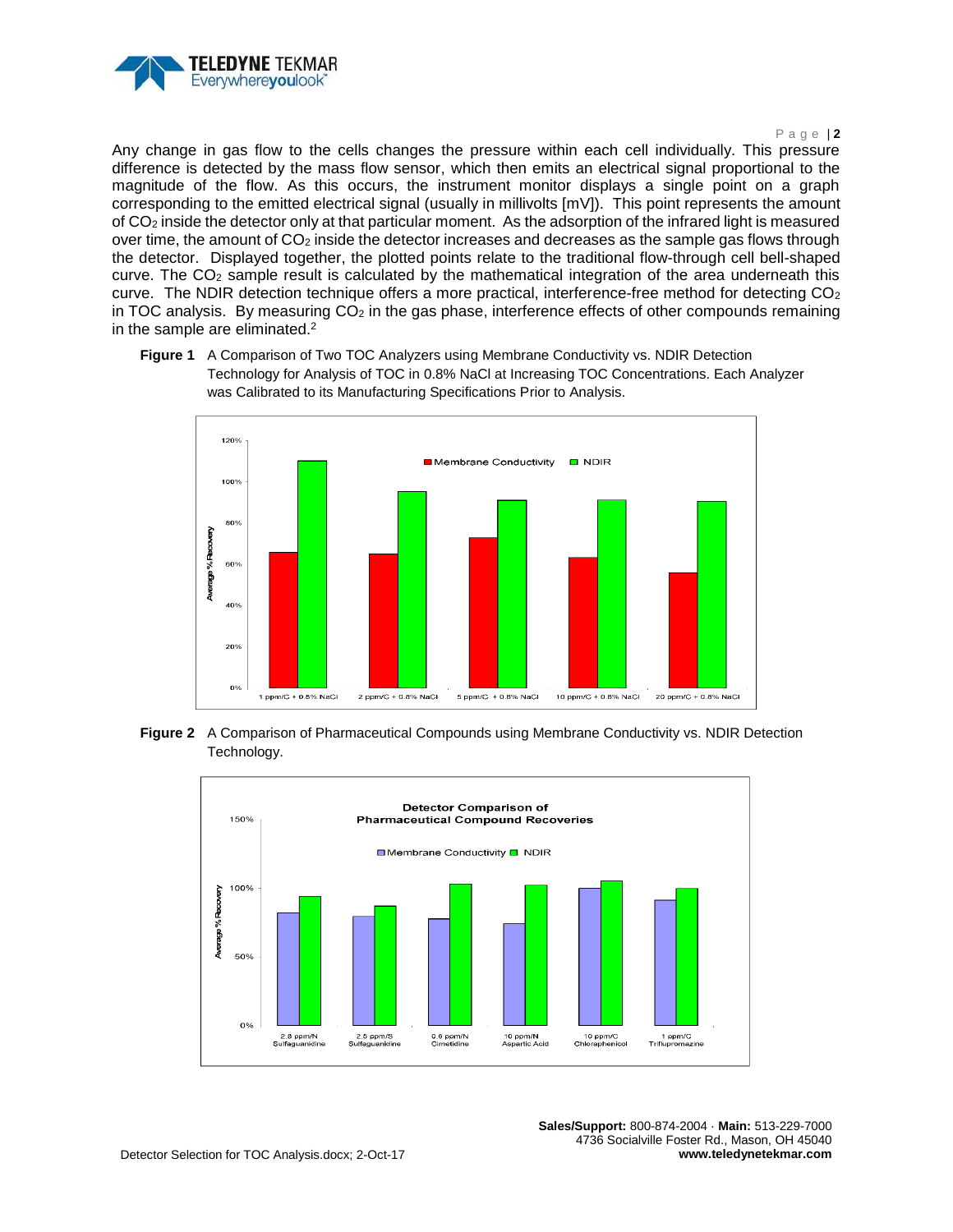

P age | **3**



<span id="page-2-0"></span>**Figure 3** A Detector Comparison of TOC Analysis with Increasing Amounts of Azide Present in an Aqueous Sample.

<span id="page-2-1"></span>